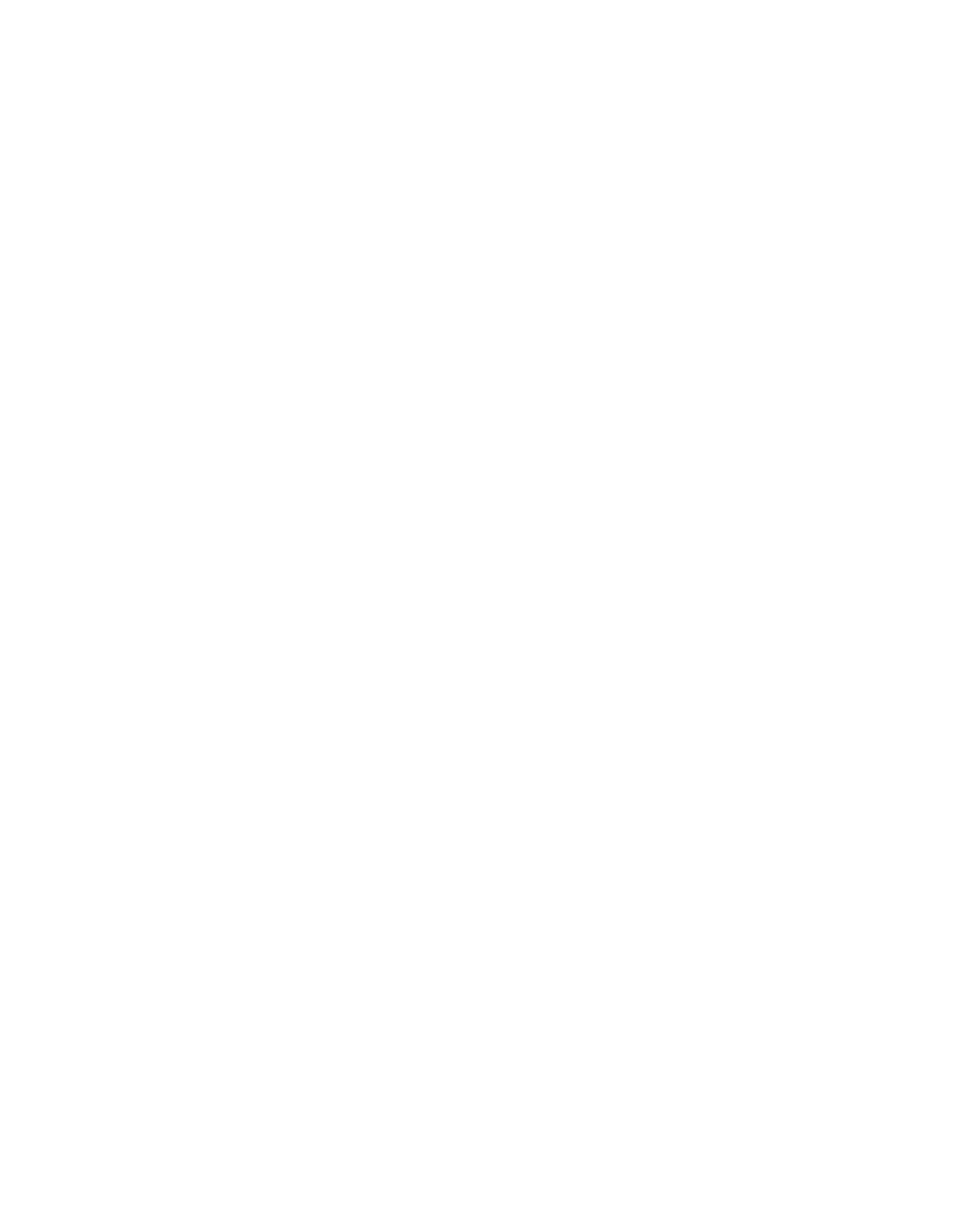# **A Pilot Project for Individual Quotas in the Salmon Fishery**

# *LAURA JONES*

The following proposal emerged from a session at a workshop organized by The Fraser Institute to design a pilot project of individual quotas for the troll fleet. The workshop followed the Fraser Institute conference, *Managing a Wasting Resource: Would Quotas Solve the Problems Facing the West Coast Salmon Fishery?* at which experts from British Columbia, New Zealand, and Iceland met to discuss their experience with individual quotas. Two observations from that first conference made it logical to examine the idea of individual quotas more closely in a workshop.

First, it became clear that fisheries managed under individual quotas have been successful both in conserving stocks and in making fisheries economically viable. In the early 1970s, Iceland's herring fishery, for example, was suffering many of the same problems that the salmon fishery in British Columbia faces in 1997. Under a management system that controlled the number of fish caught through restrictions on fishing times, gear types and boat sizes, the herring fishery suffered from declining stocks and overcapitalization, and the situation became so serious that the fishery was completely shut down in 1972. It has been estimated that, since the fishery was re-opened under an individual quota system in 1975, both catch and technical efficiency have in-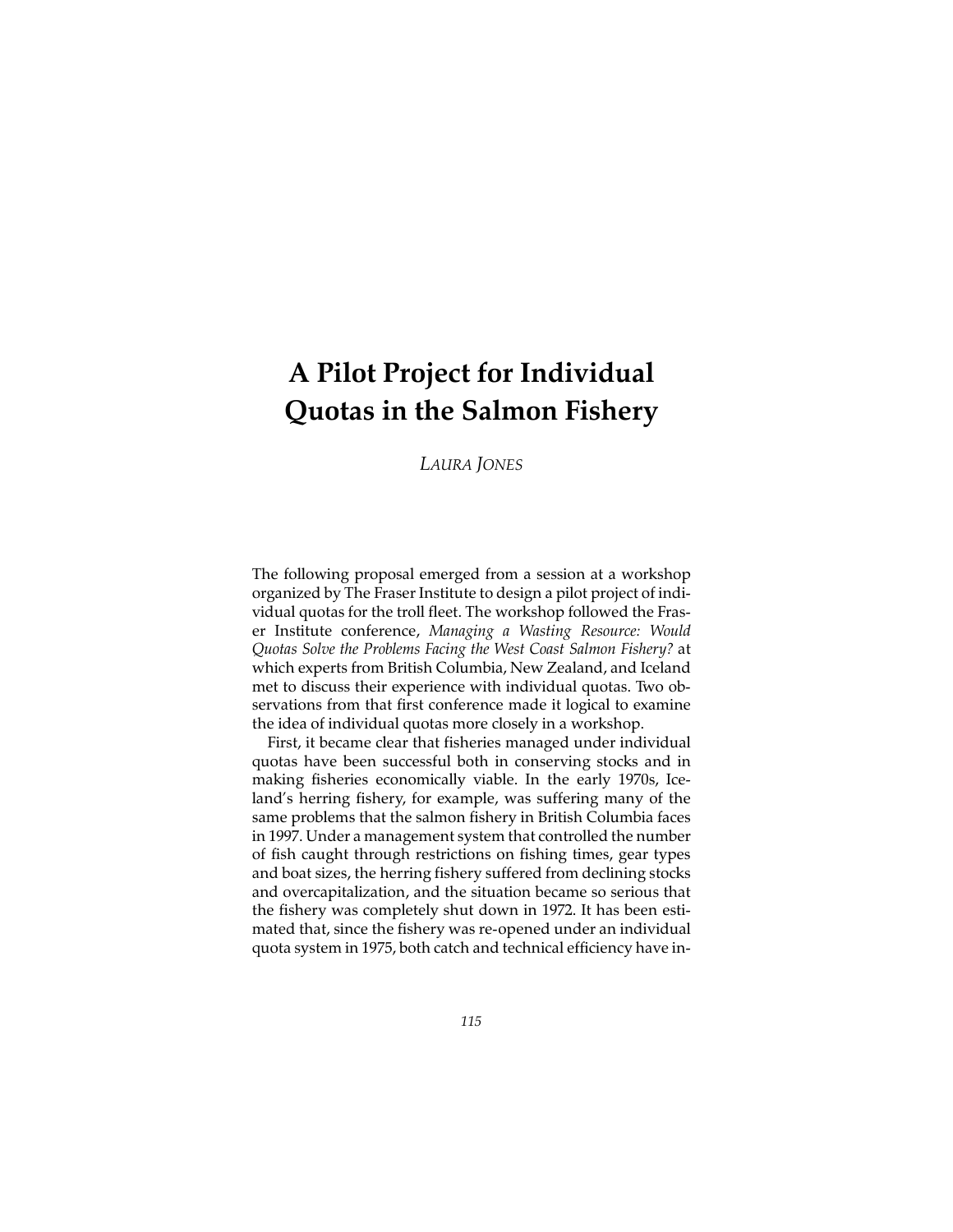#### *Fish or Cut Bait!*

creased tenfold. Because of this experience, all Icelandic fisheries are now managed under an ITQ system.

New Zealand introduced ITQs into all its major fisheries in 1986, and the quota system has since increased both catches and profitability. In addition, since the system was implemented, the government has moved to a policy of cost recovery, where all costs associated with fisheries research, enforcement and conflict resolution are paid for by the industry (see Arnason 1996).

Closer to home, the British Columbia halibut fishery offers another dramatic success story. During the 1980s, before the introduction of quotas fishermen increased the capacity of their boats by increasing crew sizes and using electronic gear and more efficient hooks. As a result, fishing seasons were shortened to limit the number of fish caught. Shorter seasons led to an increased propensity to fish in hazardous conditions and an increase in the number of sinkings. The quality of the fish declined because gluts in supply led to the freezing of most of the fish (see Casey et al.). But, after the introduction of individual quotas (IQs), seasons lengthened from 6 days to 214 days, increasing the quality, availability and, therefore, the landed prices of the catch. These and other successes with individual quotas suggest that there is a viable alternative to the current ineffective style of management that attempts to control the amount of effort that goes into the fishery. Individual transferable quotas are an option for salmon management that clearly merits further investigation.

Second, it became clear at the conference that there were many unanswered questions about the correct design for a quota system for Pacific salmon. The salmon fishery has a number of unique characteristics, notably the large number of stocks and the difficulty in estimating run sizes before the season begins. A quota system for salmon requires, therefore, a more complex design than a quota system for groundfish (e.g., halibut) or shellfish.

The workshop was organized to grapple with the problems inherent in designing a pilot project for individual quotas for the salmon troll fleet.<sup>1</sup> The following proposal outlines the specific issues that need to be addressed in order to implement a pilot

<sup>1</sup> There are three different gear types used to fish salmon: seine, gillnet and troll. The workshop focused on establishing a pilot project for trollers.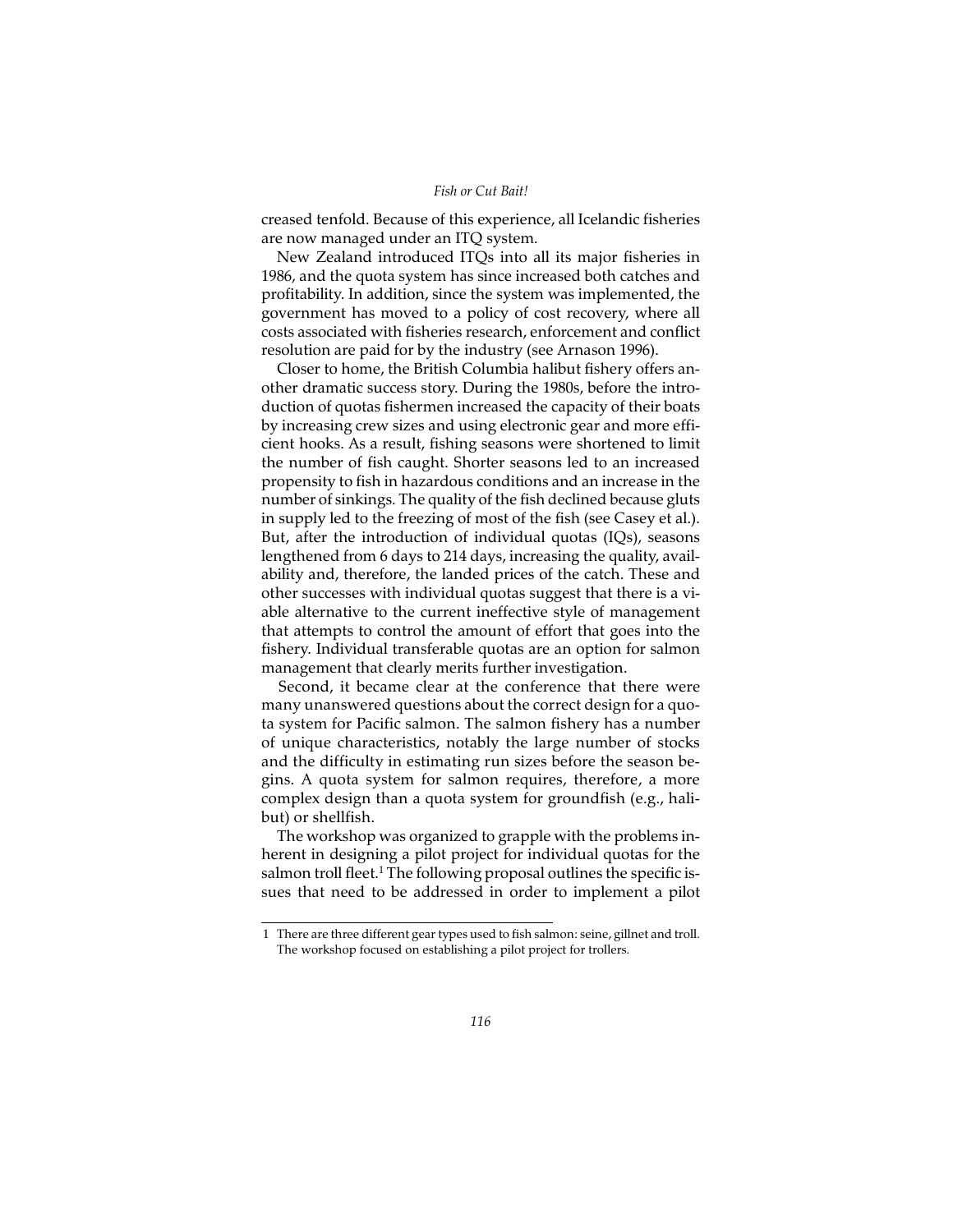project for trollers and, as well, some of the conclusions arrived at by the participants in the workshop.

# **Goal of the pilot project**

The goal of the pilot project is to provide further information about whether salmon can be better managed under a quota system. The pilot project would provide information concerning potential increases in income due to improved quality, better marketing, higher quality catch, and reduced fishing costs.<sup>2</sup> In addition, it can be expected that the pilot project would make a contribution to stock assessment if, as was suggested, the quota holders give daily reports to the Department of Fisheries and Oceans (DFO), providing information about areas fished, species and numbers of fish caught, and how fish are processed. It was also suggested that detailed records be kept on hours of labour, wages paid, fuel consumption, repairs, and gear purchases.

The specific questions to be evaluated during the course of the pilot project include:

- Does the individual quota system contribute to biological knowledge (stock assessment and run timing)?
- Would individual quotas return the troll fleet to solvency?
- Would individual quotas eliminate the need for government subsidies including employment insurance and the management, enhancement and research currently funded by the Department of Fisheries and Oceans?
- Does the quality of the catch increase under the pilot project?
- Does the way in which the fish are marketed change under the pilot project?
- Does the cost per pound to harvest salmon go down under the pilot project?

<sup>2</sup> DFO estimates indicate that a troller's net operating income would increase by 24.6 percent to 40.2 percent if a quota program with no transferability were adopted. A quota program with transferability could increase incomes by 141.3 percent to 185.3 percent. See Assessment of Individual Quotas in the Salmon Fishery (Department of Fisheries and Oceans 1995).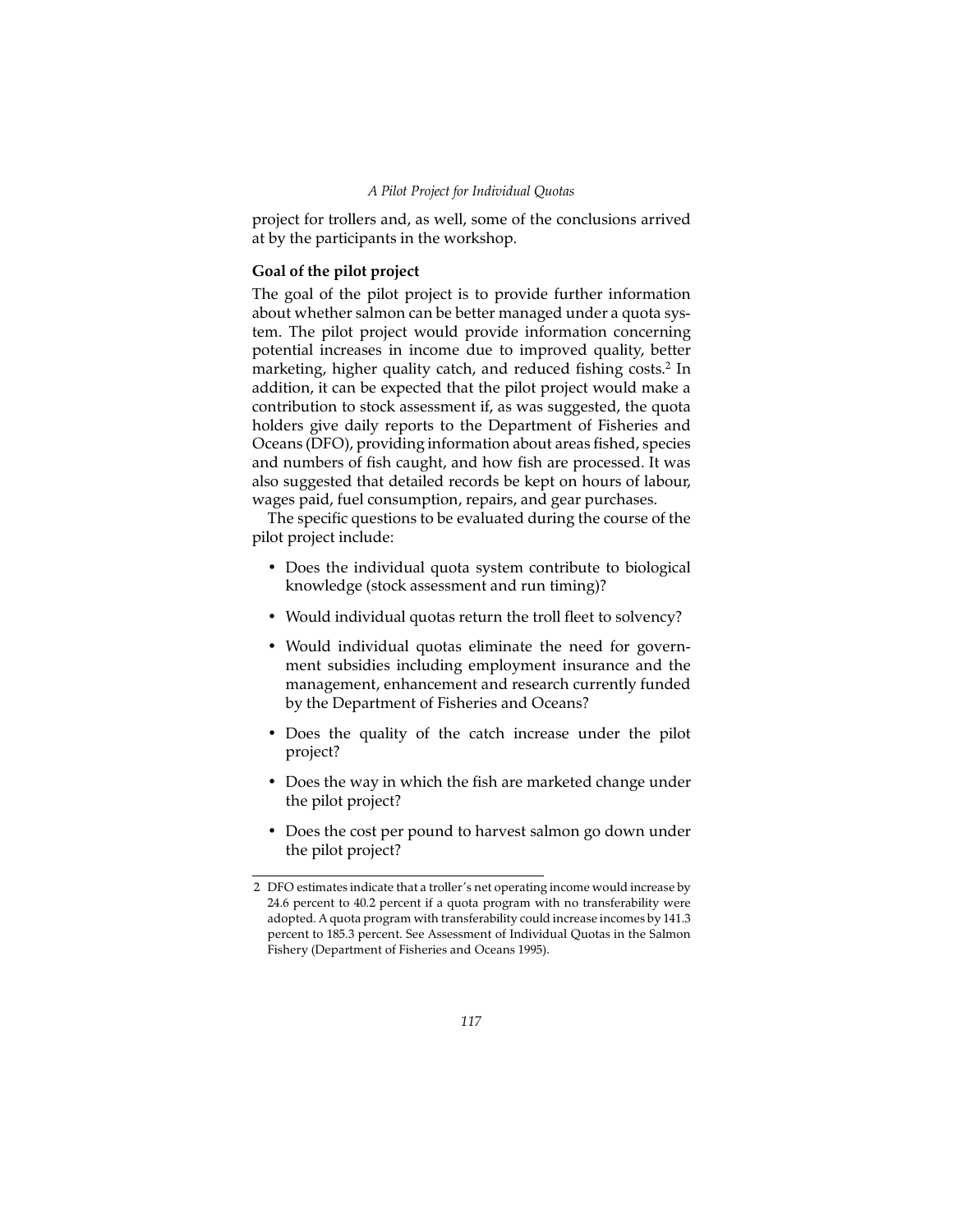- What kind of management regime (catch monitoring, enforcement and validation) is needed for a general quota system in the troll fleet?
- Will a quota system create a more stable economic environment in small communities?<sup>3</sup>
- Will fishers and processors relocate to be closer to the resource?

# **Implementation**

# *Participation in the pilot project*

The most ambitious pilot project would include an entire licensing area and all licensed fishermen in the area would be required to participate.<sup>4</sup> This has the advantage of allowing an assessment of how individual quotas would contribute to conservation. It also would be more representative of how a system of individual quotas would work if implemented for the entire fleet.

An alternative would be to operate the pilot project within an existing licensing area on a strictly voluntary basis. In this case, participants in the pilot project would display an easily identifiable license on their boat that would allow them to fish until their quota was caught.<sup>5</sup> The North Coast statistical area 2W (West Coast, Queen Charlotte Islands) and West Coast statistical areas 21-27 (West Coast, Vancouver Island) were suggested as areas in which a pilot project with voluntary participation could be tried.

# *Species*

There was no general agreement on how many species should be covered. The pilot could include Chinook and Coho, or it could include all five species—Chinook, Chum, Coho, Pink, and Sockeye.

- 4 Currently, each troll license entitles fishermen to fish in only one of three possible license areas.
- 5 Once quota holders catch their quota, they are no longer eligible to fish. They cannot reach their quota and then participate in the free-for-all fishery.

<sup>3</sup> Although some argue that quotas would have a negative effect on coastal communities due to "corporate concentration," the evidence suggests that quotas have a positive effect on small communities. On the contrary, quotas may allow smaller fishing operations to compete more effectively with larger operations because eliminating the race for the fish eliminates the need continuously to finance new investments in catching power. Direct spending by both the halibut and the sablefish fleet increased in coastal communities and declined in the larger urban centres when quotas were introduced. See Department of Fisheries and Oceans 1995.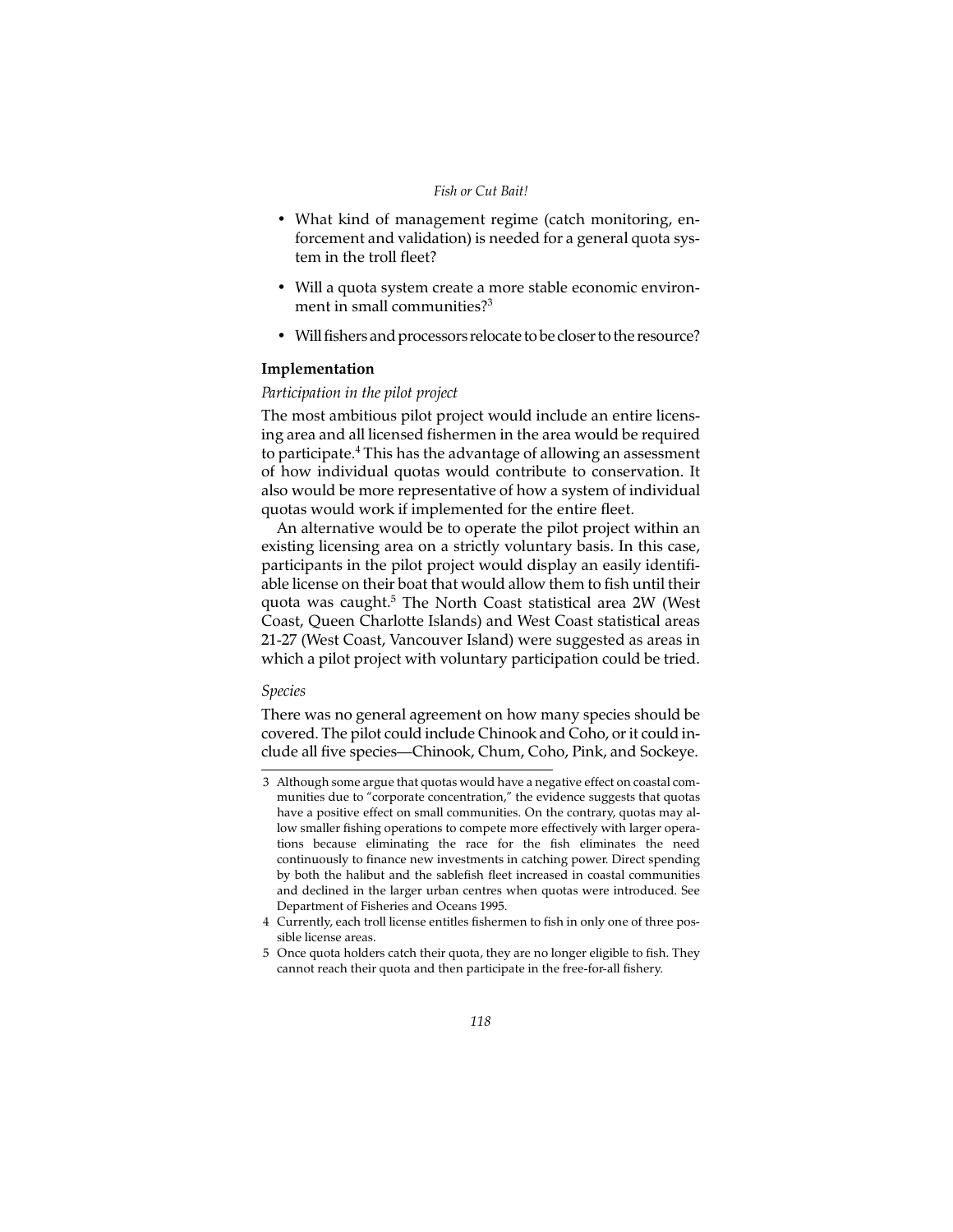#### *Allocation*

There are two fundamental questions about allocation. First, how are the salmon to be allocated between the pilot project for IQs and the free-for-all fishery, and among the fishermen participating in the pilot project? Second, should the allocations be measured in pounds or in numbers of fish, by fixed volume shares or by percentage shares, by individual species or in sockeye equivalents?

If the pilot project for IQs is to operate in the same license area as a free-for-all fishery, the allocation to the pilot project could be based on the historical catch of the participants. Alternatively, it could be the projected fleet average for that area multiplied by the number of vessels in the pilot.

The allocation to individual fishermen participating in the project could be distributed as equal shares of the total allocation, or a formula could be worked out based on catch history. At the workshop, equal allocation was favoured for the pilot project as less complicated to implement than an allocation based on catch history. If individual quotas are set on catch history, a review panel and appeal board must be set up to hear grievances. Equal allocation also avoids the problem that arises with boats that, in the past, may have targeted species not covered by the pilot project. For example, if the pilot project covered Coho and Sockeye, a fisherman who had been fishing for Chinook would not receive an allocation under an catch-history formula unless that formula was based on a system of Sockeye equivalents.6

Allocations could be made in pounds of fish or numbers of fish. An allocation made in pounds eliminates the incentive for fishers to "high-grade" or throw away smaller fish.<sup>7</sup> Allocations could be made by fixed volume shares or percentage shares of the total allowable catch (TAC). An allocation by percentage share would work only if the TAC for the pilot project was set at a low level initially, and adjusted during the season as information about the sizes of runs changed. This would allow the Department of Fisheries and Oceans more flexibility in responding to changing estimates of the sizes of the runs.

<sup>6</sup> Sockeye equivalents relate the value of each species and grade of salmon in terms of sockeye units. For example, using average price data from 1991 to 1994, one sockeye is equivalent to .1 Pink, .48 Chum, 2.66 Chinook or .62 Coho.

<sup>7</sup> An allocation made in pounds will not reduce the incentive to high-grade if there is a premium paid for larger fish.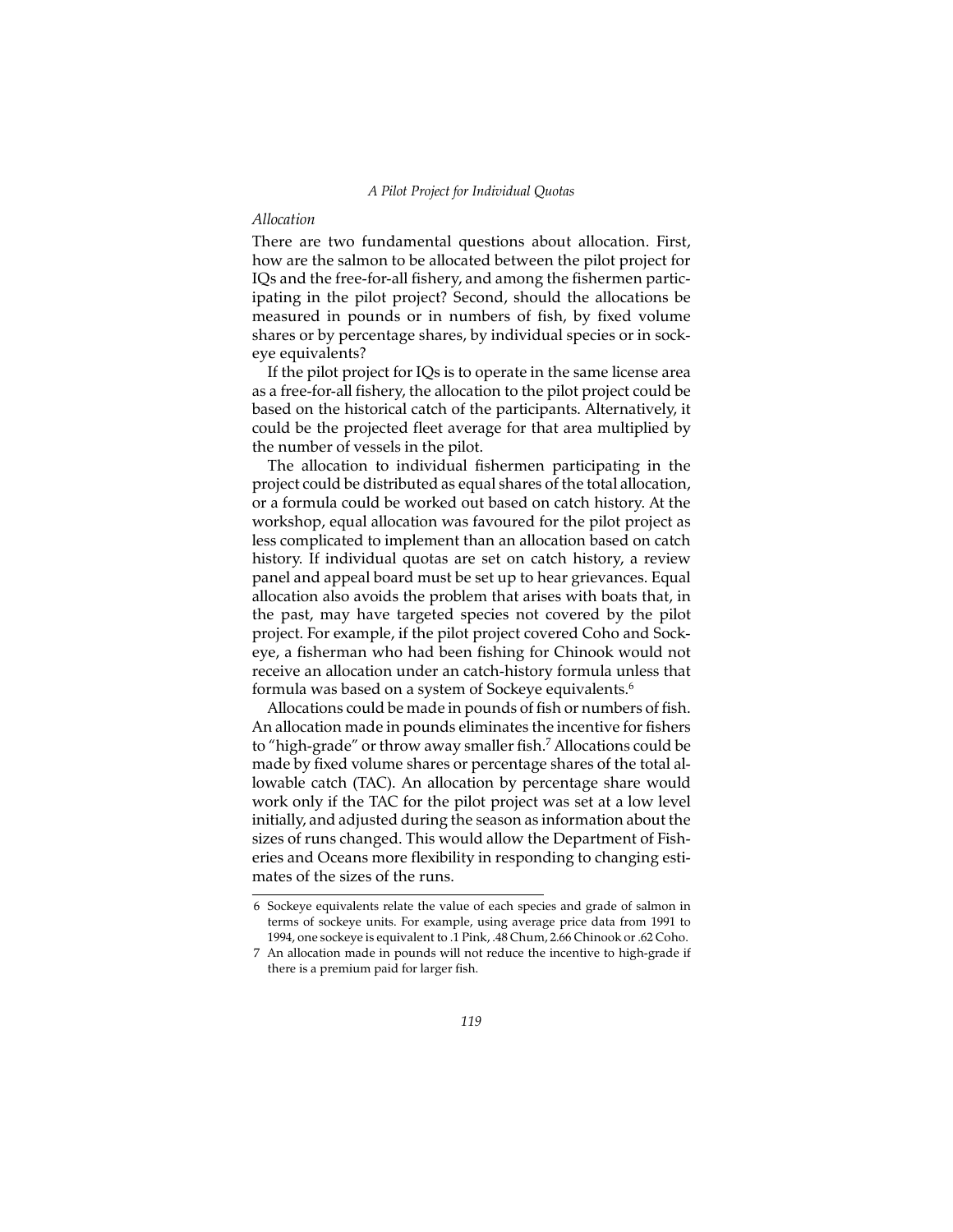#### *Fish or Cut Bait!*

A separate allocation could be made for each species that the boat catches (see table 1) or allocations for each species could be made in Sockeye equivalents, relating all species to a standard. Differential multipliers could then be applied to each species by size and grade of quality to eliminate high-grading. Catch should not exceed quota for any species by more than two percent, and amounts caught in excess of that margin would be deducted from the quota of the following year. Similarly, up to 5 percent of uncaught quota could be transferred to the following year.<sup>8</sup>

|         | Number of fish    | Weight<br>per fish<br>(lbs.) | Total weight (lbs.) | Weight (lbs.) per<br>vessel |
|---------|-------------------|------------------------------|---------------------|-----------------------------|
| Chinook | 20,000-40,000     | 20                           | 400,000-800,000     | 4,000-8,000                 |
| Coho    | 200,000-400,000   | 5                            | 1.000.000-2.000.000 | 10,000-20,000               |
| Sockeye | 300,000-1,000,000 | 6                            | 1.800.000-6.000.000 | 18,000-60,000               |
| Pink    | 700.000-2.000.000 | 3                            | 2.100.000-6.000.000 | 21,000-60,000               |
| Chum    | 50,000            | 7                            | 350,000             | 3,500                       |
|         |                   |                              |                     |                             |

#### **Table 1 Sample system of equal allocation based on each species for a pilot project fleet of 100 boats**

# *Duration of Season*

The free-for-all fishery will last, as usual, until the Department of Fisheries and Oceans estimates that the free-for-all allocation has been caught. There should be no closed season for the pilot project, however, and the quota fishery would remain open until all quota is caught, except when time and area closures are needed to protect weak stocks passing through an area. Boats should be marked to indicate that they are participating in the pilot quota fishery.

# *Duration of the Pilot Project*

The general consensus was that the pilot project should last for at least two years in order to produce meaningful results.

<sup>8</sup> This assumes that vessels, once enrolled, would continue in the program. There would have to be a formula to convert any amounts above or below quota for vessels should the program be terminated.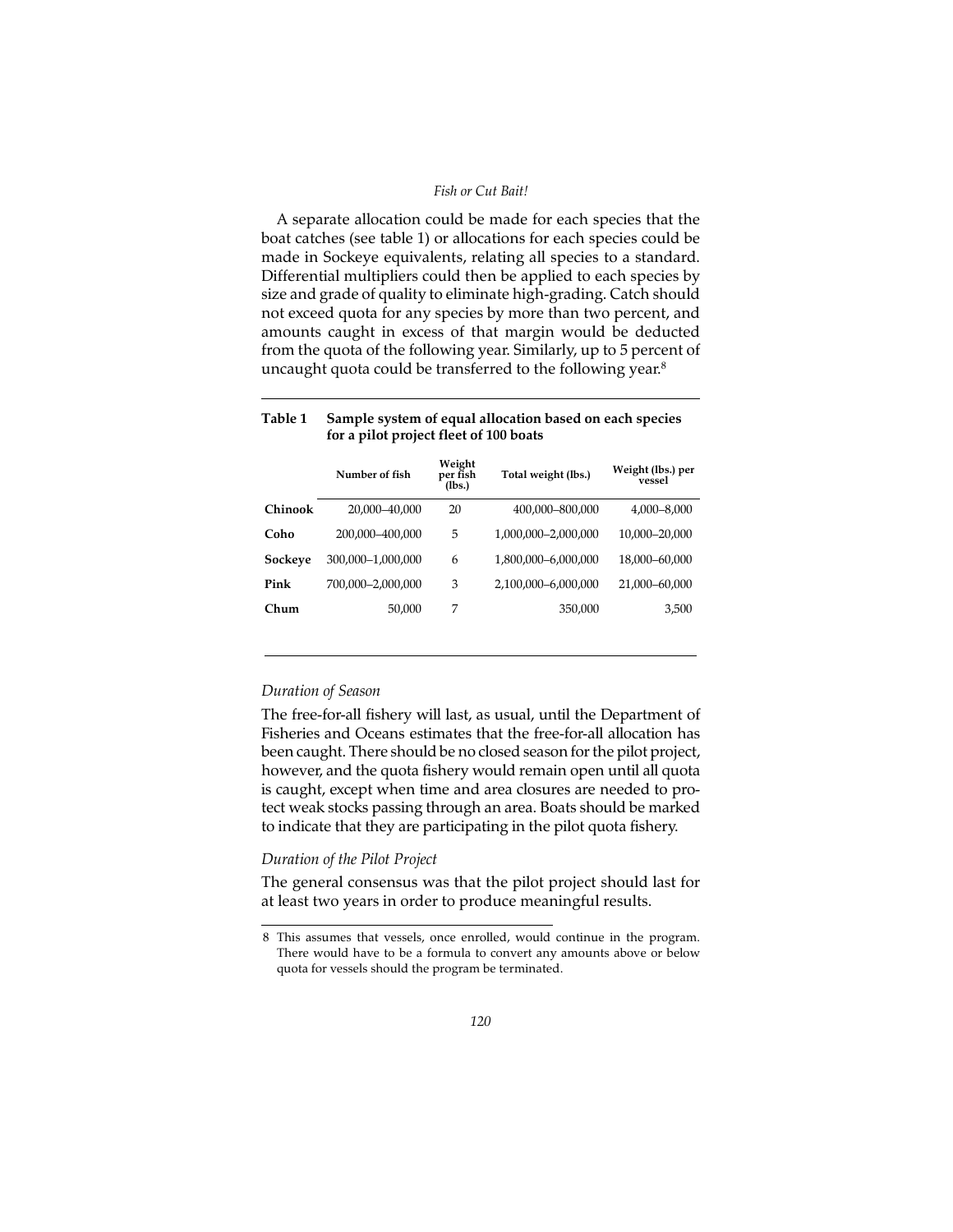# *Transferability*

Because of the "pilot" nature of the project, transferability should either not permitted at all or limited to those in the program.<sup>9</sup> Those participating in the project could be permitted to transfer or lease quota for a maximum of one year. It is important to note that while it may be desirable to limit transferability under a pilot project due to uncertainty that the program will continue, transferability should not be limited if a quota system were adopted on a permanent basis. Quota transferability provides a means of allocating the resource to the most efficient fishermen, and it also allows fishermen to buy quota if they overfish their allocations. Finally, if quotas were implemented on a wider basis, transferability would provide a market mechanism for re-allocating catch between gear types and the sports, commercial, and aboriginal fisheries.

# *Enforcement*

The monitoring of catch under a quota system requires that fish be landed at designated stations, where port monitors would record catches. The port monitoring system in the halibut fishery could serve as a model. It is important that there be a deterrent to prevent the overfishing of quota. Penalties for overfishing or for not reporting could include the loss of all, or part of, assigned quota either on a temporary or permanent basis.

# **Conclusion**

The Pacific salmon fishery is a complex fishery and difficult to manage under any system due to the biology of the fish, the large number of fishermen, the different gear types used in the commercial fishery, and the presence of recreational and aboriginal fisheries. This has been the central rationale for staying with the current system of management, which focuses on effort controls and which has been unsuccessful at meeting either conservation or economic targets. It was thought that there was no better way to manage salmon, but the evidence suggests otherwise. Individual quotas have been successful in fisheries all over the world and our proposal suggests that it is time to try a quota pilot for

<sup>9</sup> It was also suggested that fishing vessels with stacked licenses should not participate in the pilot project as they would also be participating in the free-forall fishery in other areas. This, it was felt, would call for too much DFO supervision and administration.